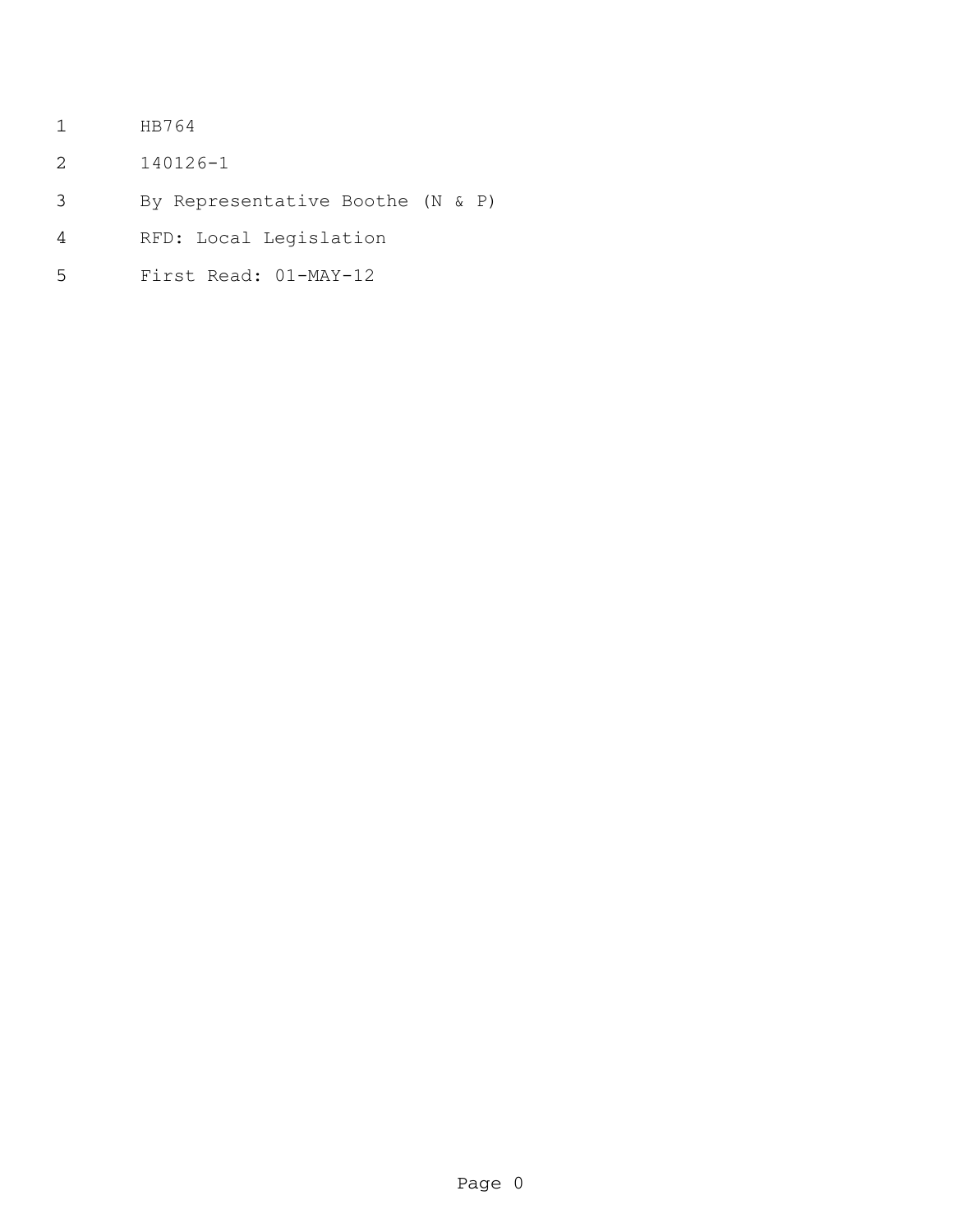140126-1:n:04/04/2012:FC/tan LRS2012-2278 A BILL 10 TO BE ENTITLED 11 AN ACT Relating to Pike County; to establish additional voting centers. BE IT ENACTED BY THE LEGISLATURE OF ALABAMA: Section 1. (a) This act shall only apply to Pike County. (b) There is hereby established a new voting center in the county to serve the voters of District 3, Precinct 30, and District 4, Precinct 12. The new voting center shall be located at Banks City Hall, 82 West Troy Street, Banks. (c) There is hereby established a new voting center in the county to serve the voters of District 3, Precinct 32, and District 4, Precinct 8. The new voting center shall be located at Ebenezer County Building, 4272 AL Highway 223, Troy.